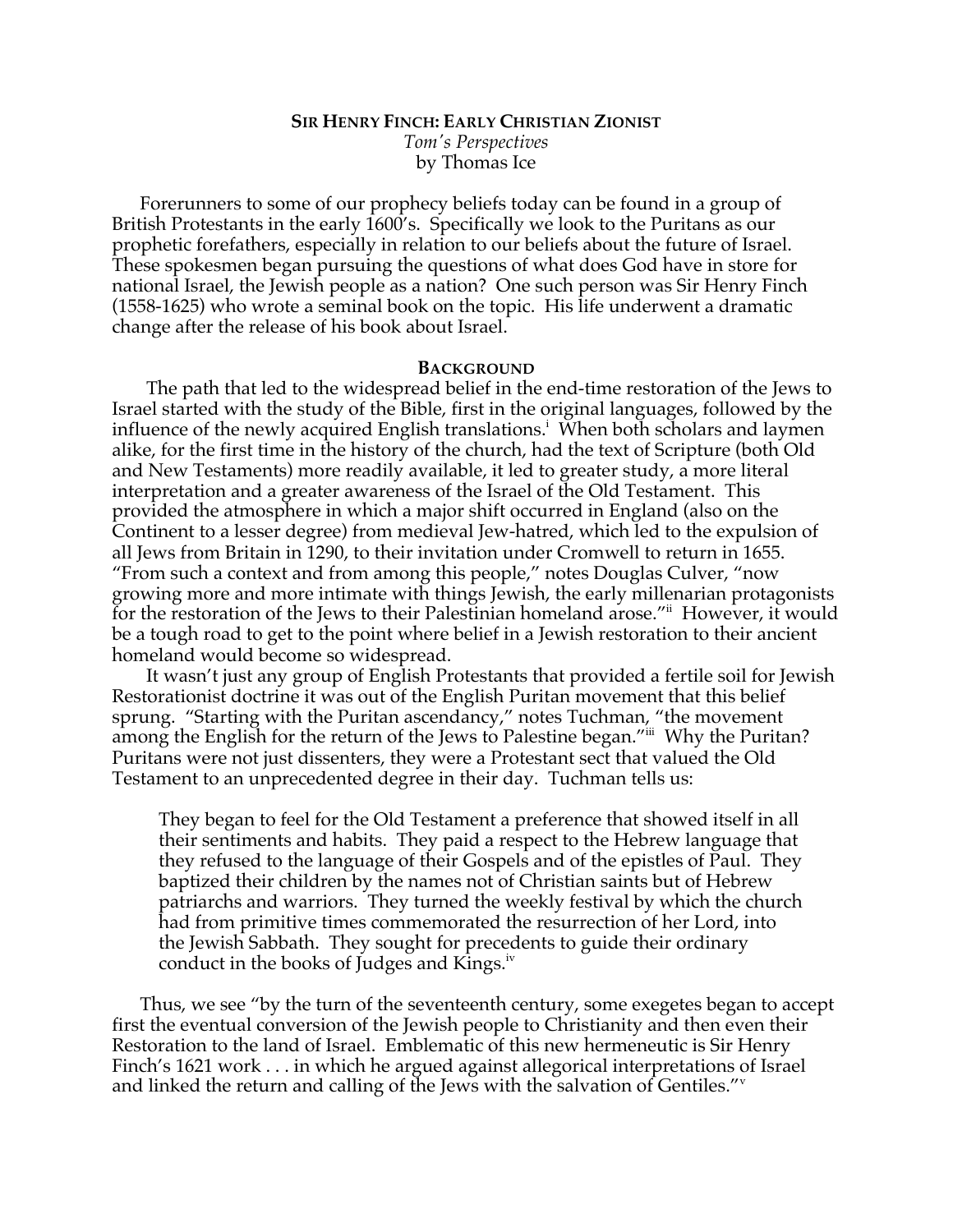A key proponent for Israel's future restoration was Sir Henry Finch who wrote a seminal work on the subject in 1621, called *The World's Resurrection or The Calling of the Jewes. A Present to Judah and the Children of Israel that Ioyned with Him, and to Ioseph (that valiant tribe of Ephraim) and all the House of Israel that Ioyned with Him*. vi

Finch was born in England in 1558 to Sir Thomas Finch who had attained the rank of Knight in the Army.<sup>vii</sup> Sir Henry was educated at Oxford University, admitted to the Bar at Grey's Inn at the young age of 25. He was elected to Parliament in 1593 at the age of 35.viii The king often sought out legal advice from Finch. "Francis Bacon retained Finch for the exacting, labor of codifying the 'concurrent statutes heaped one upon the other into one clear uniform law.'"ix Finch was the greatest legal mind in England at that time. Finch was also an excellent theologian and student of the Bible.

Before writing his well-known work on the future of Israel, Finch has also contributed two published works in the field of theology. The first was *The Sacred Doctrine of Divinitie, Gathered out of the Word of God, Together with an Explication of the*  Lordes Prayer,<sup>x</sup> while the other work was a commentary on the Song of Solomon.<sup>xi</sup> Culver tells us, "The same cultivation of logical consistency that marked *Finch's Law* was equally employed in the interest of Bible study.<sup>xii</sup>

## **FINCH'S RESTORATION VIEWS**

In essence, Finch's tightly argued book of 247 pages argues that there will be a national conversion and regathering of the Jews in the last days. Jewish faith will pave the way for a great time of Gentile blessings throughout the world, but through the Jewish return to their Lord and Savior, Jesus of Nazareth. Finch systematizes the biblical teaching of a time of future blessing to Israel as Israel, although he believed that Israel would still be a part of the present Christian Church. Finch did not make a sharp distinction between Israel and the church, as J. N. Darby would do about 200 years later. However, he did see a literal fulfillment of the Old Testament promises to Israel during this present age. Finch taught that the biblical "passages which speak of a return of these people to their own land, their conquest of enemies and their rule of the nations are to be taken literally, not allegorically as of the Church."<sup>xiii</sup> Finch says the following:

Where *Israel, Iudah, Tscon, Ierusalem*, etc. are named in this argument, the Holy Ghost meaneth not the spiritual Israel, or Church of God collected of the Gentiles, no, nor of the Iewes and Gentiles both (for each of these have their promises severally and apart), but Israel properly descended out of Iacobs  $\frac{1}{\text{oynes}}$  iv.

The core of Finch's book is laid out in a series of "46 propositions, each developed by turn, he demonstrates a comprehension of the subject that is surprising."xv Finch not only taught a restoration of Israel to their land, he took many of the details of a Jewish millennium literally. A regathered Israel "shall inhabite all the parts of the land" and "shall continue in it for euer."<sup>xvi</sup> Finch also taught, that all twelve tribes will be united and "all nations shall honour them."<sup>xvii</sup>

### **THE REACTION TO FINCH'S BOOK**

"Finch's argument may be considered the first genuine plan for Restoration."<sup>xviii</sup> "The book had been published for a matter only of weeks when the roof caved in on the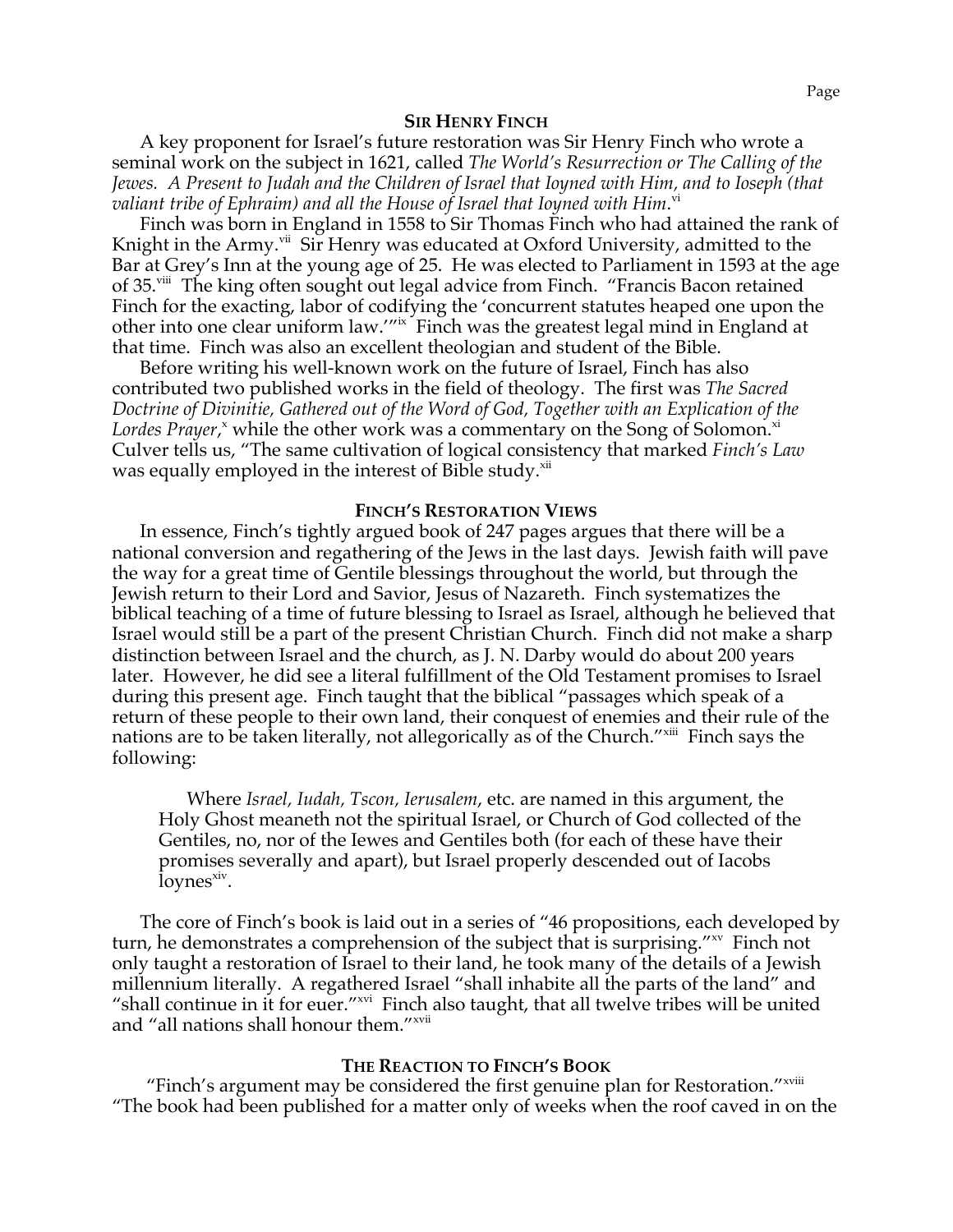author's head," notes Culver. "In the persecution which ensued, Finch lost his reputation, his possessions, his health—all precipitated by his belief in Jewish national restoration."<sup>xix</sup> King James of England was offended by Finch's statement that all nations would become subservient to national Israel at the time of her restoration. $x^2$ Finch and his publisher (William Gouge of Cambridge University) were quickly arrested when his book was released by the High Commissioner (a creation of King James), and examined.<sup>xxi</sup> "Both men lost everything. Houses and possessions were confiscated. Reputations were destroyed. Separation from former friends, associates and family was enforced by threat and fear. Licenses to practice their professions were lifted and physical incarceration broke their health."<sup>xxii</sup> Finch died a few years latter in prison (1625).

"The doctrine of the restoration of the Jews continued to be expounded in England, evolving according to the insight of each exponent, and finally playing a role in Christian Zionistic activities in the latter part of the nineteenth and in the first of the twentieth centuries."<sup>xxiii</sup> It was men like Finch who began to lay the groundwork needed within Protestantism that would later result in the modern reestablishment of the nation of Israel. Maranatha!

### **ENDNOTES**

<sup>&</sup>lt;sup>i</sup> See Douglas J. Culver, *Albion and Ariel: British Puritanism and the Birth of Political Zionism* (New York: Peter Lang, 1995), pp. 51–70.

<sup>&</sup>lt;sup>ii</sup> Culver, *Albion and Ariel*, p. 60.<br>iii Barbara W. Tuchman, *Bible and Sword: England and Palestine from the Bronze Age to Balfour (New York:* Ballatine Press, 1956), p. 122.<br>iv Tuchman, *Bible and Sword*, p. 125.

<sup>&</sup>lt;sup>v</sup> Stephen Snobelen, "'The Mystery of This Restoration of All Things': Isaac Newton on the Return of the Jews," in James E. Force and Richard H. Popkin, editors, *The Millenarian Turn: Millenarian Contexts of Science, Politics, and Everyday Anglo-American Life in the Seventeenth and Eighteenth Centuries* (Dordrecht, The Netherlands: Kluwer Academic Publishers, 2001), p. 96.<br><sup>vi</sup> Culver, Albion and Ariel, p. 101.

<sup>&</sup>lt;sup>vii</sup> Douglas Joel Culver, "The Contribution of Sir Henry Finch (1558–1625) To British Nonconformist Eschatology: A Study in the Organic Character and Significance of the Doctrine of National Jewish Restoration to Palestine in the Historical Context of Time" (ThM thesis, Trinity Evangelical Divinity School, 1973), p. 43.<br><sup>viii</sup> Culver, "Contribution of Sir Henry Finch," p. 43.

<sup>&</sup>lt;sup>ix</sup> Culver, "Contribution of Sir Henry Finch," p. 43.<br>"Culver, "Contribution of Sir Henry Finch," p. 46.<br>"Culver, "Contribution of Sir Henry Finch," p. 47.

xi Culver, "Contribution of Sir Henry Finch," p. 47. xii Culver, "Contribution of Sir Henry Finch," p. 45. xiii Peter Toon, "The Latter-Day Glory," in Toon, editor, *Puritans, the Millennium and the Future of Israel:* 

Puritan Eschatology 1600 to 1660 (Cambridge: James Clarke & Co., 1970), p. 32.<br><sup>xiv</sup> Finch, *The Worlds Great Restauration* etc., p. 6. Cited in Culver, "Contribution of Sir Henry Finch," p. 53.<br><sup>xv</sup> All 46 propositions ar

MD: University Press of America, 1984), p. 8.<br><sup>xix</sup> Culver, *Albion and Ariel*, p. 101.

<sup>&</sup>lt;sup>xx</sup> Culver, *Albion and Ariel*, pp. 102-03.<br><sup>xxi</sup> Culver, *Albion and Ariel*, pp. 116-17.<br><sup>xxii</sup> Culver, "Contribution of Sir Henry Finch," p. 67.